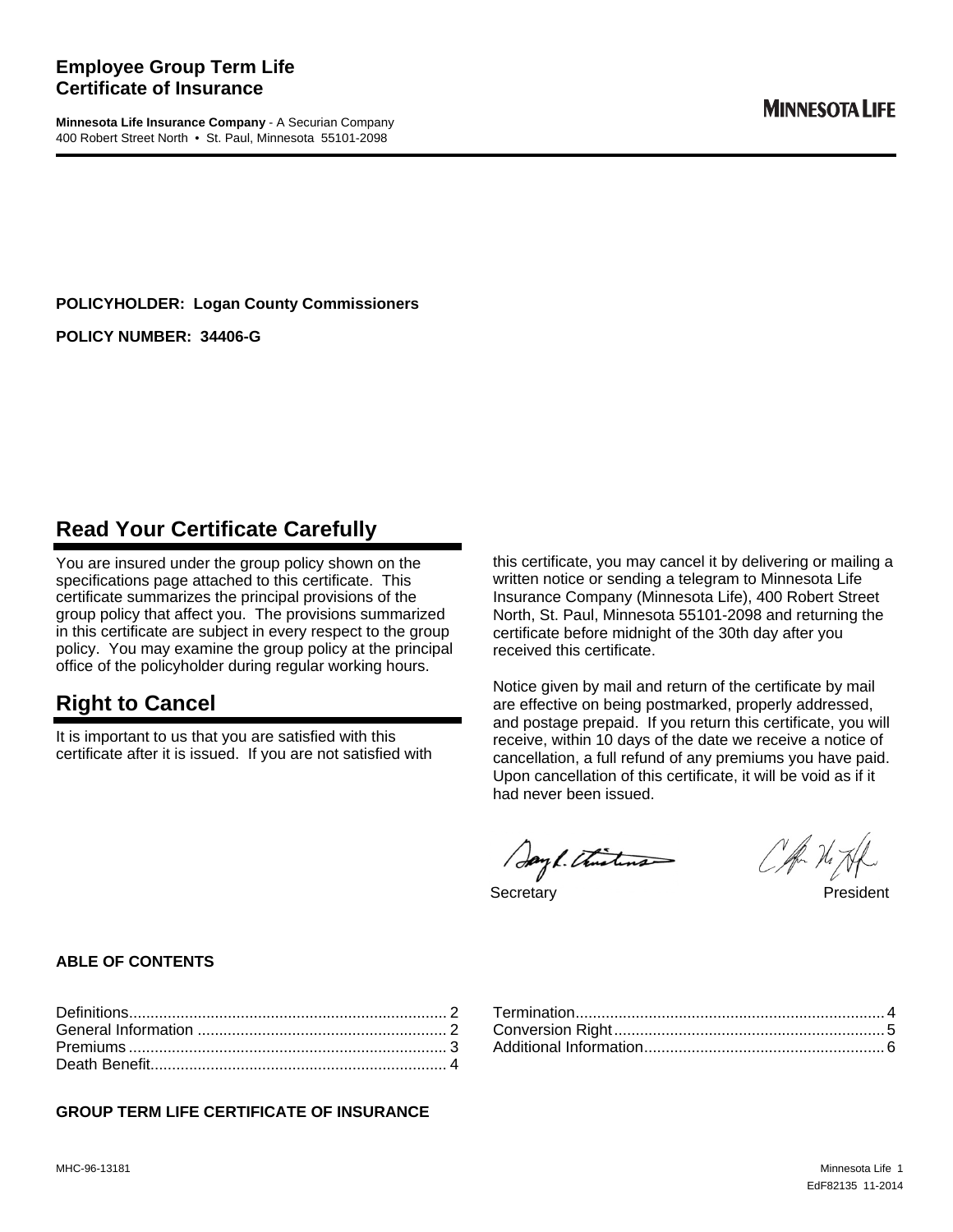#### **CERTIFICATE SPECIFICATIONS PAGE**

# **GENERAL INFORMATION POLICYHOLDER:** Logan County Commissioners **POLICY NO.:** 34406-G **ASSOCIATED COMPANIES:** All subsidiaries and affiliates reported to Minnesota Life by the policyholder for inclusion in the policy. **POLICY SITUS:** The policy was issued and delivered in the state of Ohio. **POLICY EFFECTIVE DATE:** January 1, 2015 **This certificate and/or certificate specifications page replaces any and all certificates and/or certificate specifications pages previously issued to you under the group policy. Please replace any certificate and/or certificate specifications page previously issued to you with this new certificate and/or specifications page. GROUP:** The group is composed of all active employees of the policyholder and its associated companies working in the United States. **ENROLLMENT PERIOD:** Not applicable for noncontributory insurance. **WAITING PERIOD:** The period commencing with the employee's date of employment and ending with the first day of the month next following or coinciding with the employee's date of employment. **MINIMUM HOURS PER WEEK REQUIRED:** 30 hours per week. **PLAN OF INSURANCE EMPLOYEE BENEFIT SCHEDULE EMPLOYEE TERM LIFE INSURANCE: Basic Life Insurance Eligible Class Class Amount of Basic Life Insurance** All Employees  $$10,000$ **EMPLOYEE ACCIDENTAL DEATH AND DISMEMBERMENT (AD&D) INSURANCE: Basic AD&D Insurance Eligible Class Amount of Basic AD&D Insurance**  All Employees An amount equal to the amount of basic life insurance for which the employee is insured under the group policy. **GENERAL PROVISIONS FOR EMPLOYEE INSURANCE**

| <b>RETIREMENT REDUCTIONS:</b> | All insurance terminates at retirement, except as provided for under the<br>portability provision. |
|-------------------------------|----------------------------------------------------------------------------------------------------|
| CONTRIBUTORY/NONCONTRIBUTORY: | Basic insurance is noncontributory insurance.                                                      |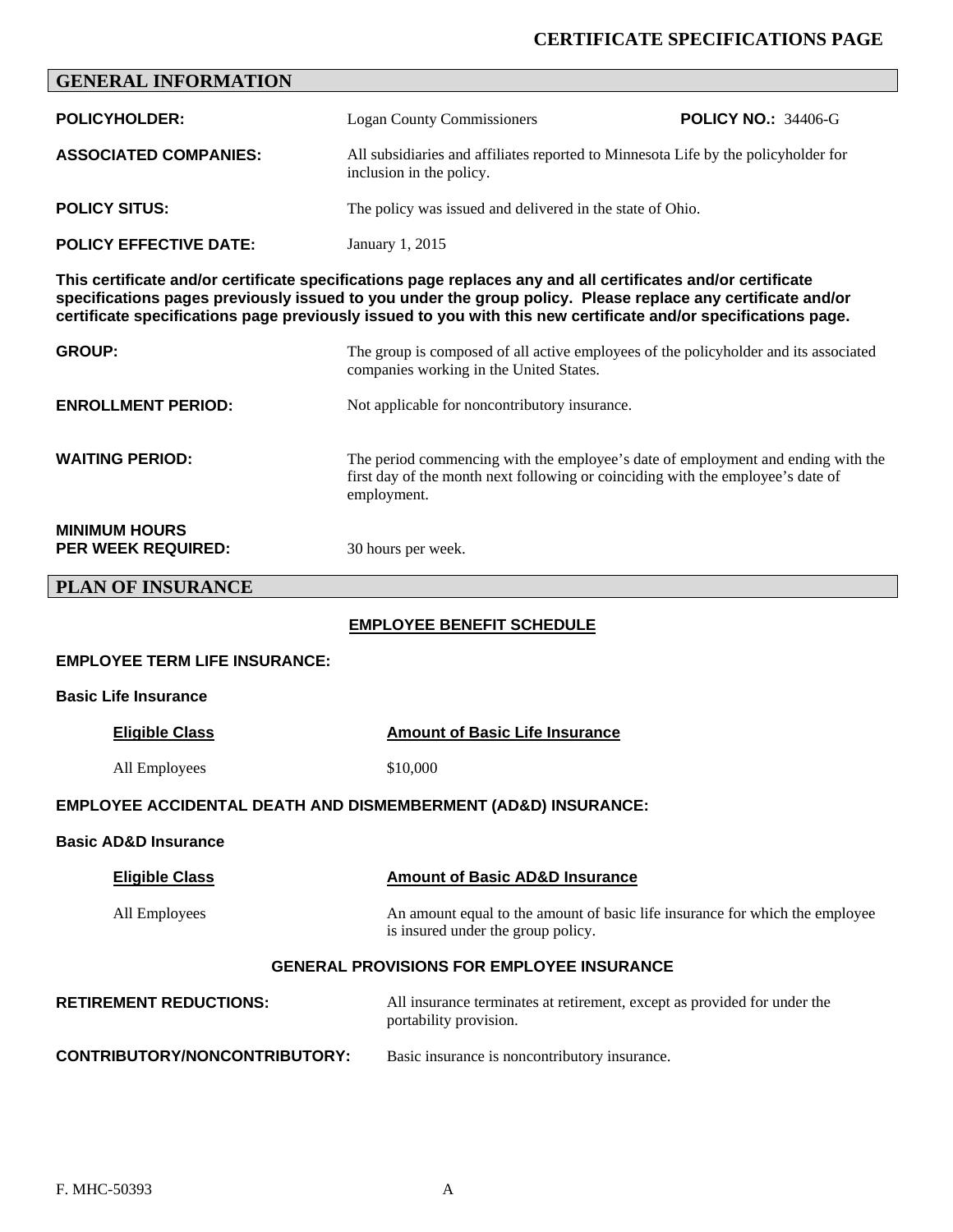**GUARANTEED ISSUE AMOUNT:** Guaranteed issue is the maximum amount of insurance an employee can receive without evidence of insurability when first eligible under the plan provided enrollment is made within the enrollment period. The amounts are as follows:

For basic insurance:

All basic insurance is guaranteed issue.

Coverage for employees who are insured prior to the effective date of the policy will be grandfathered on a guaranteed issue basis.

### **ADDITIONAL INFORMATION SUICIDE EXCLUSION FOR LIFE INSURANCE:**  Does not apply to life insurance under this policy. Exclusions for AD&D insurance, including a suicide exclusion, are listed on the applicable policy rider. **WAIVER OF PREMIUM APPLICATION:** Applies to noncontributory employee insurance. **BENEFICIARY DESIGNATIONS:** Minnesota Life will honor the beneficiary designations on file with the prior carrier. **SUPPLEMENT(S) TO THE CERTIFICATE**

Accelerated Benefits Accidental Death and Dismemberment Portability Waiver of Premium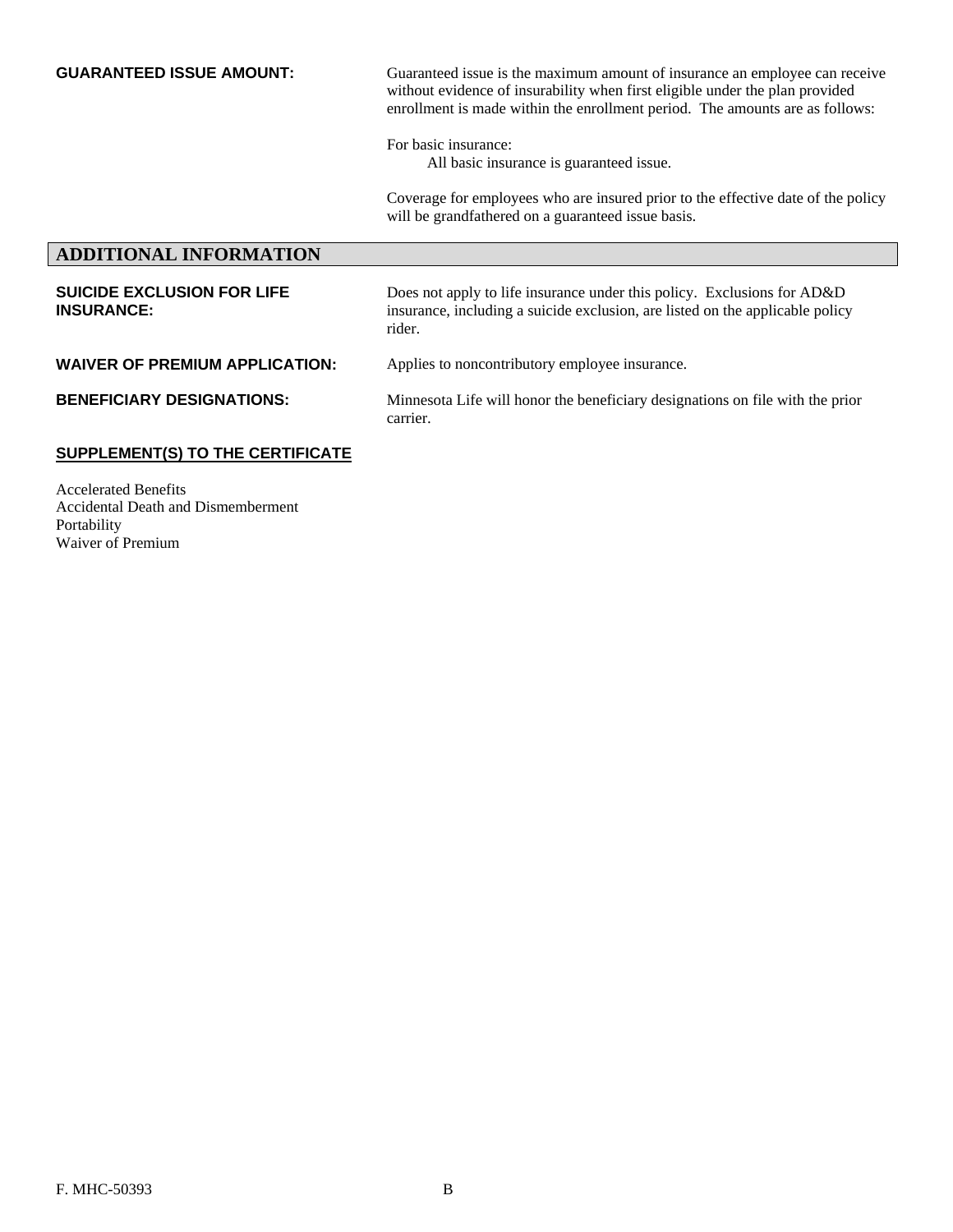# **Definitions**

#### **age**

Attained age as of most recent birthday.

#### **application**

Your application for insurance under the group policy and, if required, your evidence of insurability application.

#### **associated company**

Any company which is a subsidiary or affiliate of the policyholder which is designated by the policyholder and agreed to by us to participate under the group policy.

#### **certificate effective date**

The date your coverage under this certificate becomes effective.

#### **contributory insurance**

Insurance for which you are required to make premium contributions.

#### **earnings**

Your basic rate of compensation not including commissions, overtime or premium pay, bonuses, or any other additional compensation.

#### **employee**

An individual who is employed by the policyholder or by an associated company. A sole proprietor will be considered the employee of the proprietorship. A partner in a partnership will be considered an employee so long as the partner's principal work is the conduct of the partnership's business. The term employee does not include temporary employees nor corporate directors who are not otherwise employees.

#### **employer**

The policyholder or any designated associated companies.

#### **evidence of insurability**

Evidence satisfactory to us of the good health of the prospective insured and any other underwriting information we require.

#### **insured**

A person who is eligible for and becomes insured according to the terms of this certificate.

#### **non-work day**

A day on which you are not regularly scheduled to work, including scheduled time off for vacations, personal holidays, weekends and holidays, and approved leaves of absence for non-medical reasons.

Non-work day does not include time off for medical leave of absence, temporary layoff, employer suspension of operations in total or in part, strike, and any time off due to sickness or injury including sick days, short-term disability, or long term disability.

#### **noncontributory insurance**

Insurance for which you are not required to make premium contributions.

#### **policyholder**

The owner of the group policy as shown on the specifications page attached to this certificate.

#### **specifications page**

The outline which summarizes your coverage under the policyholder's plan of insurance.

#### **waiting period**

The period, if any, of continuous employment with the employer required prior to becoming eligible for coverage under this certificate. The waiting period is shown on the specifications page attached to this certificate.

#### **we, our, us**

Minnesota Life Insurance Company.

#### **you, your, certificate holder**

An insured employee.

# **General Information**

#### **What is your agreement with us?**

You are insured under the group policy shown on the specifications page attached to this certificate. Your application as defined under this certificate is attached and is a part of this certificate. This certificate summarizes the principal provisions of the group policy that affect your life insurance coverage. The provisions summarized in this certificate are subject in every respect to the group policy.

Any statements made in your application as defined in this certificate will, in the absence of fraud, be considered representations and not warranties. Also, any statement made will not be used to void your insurance nor defend against a claim unless the statement is contained in the application attached to your certificate.

This certificate is issued in consideration of your application and the payment of the required premium.

#### **Can this certificate be amended?**

Yes. We retain the right to amend this certificate at any time without your consent. Any amendment will be without prejudice to any claim incurred for benefits prior to the date of the amendment.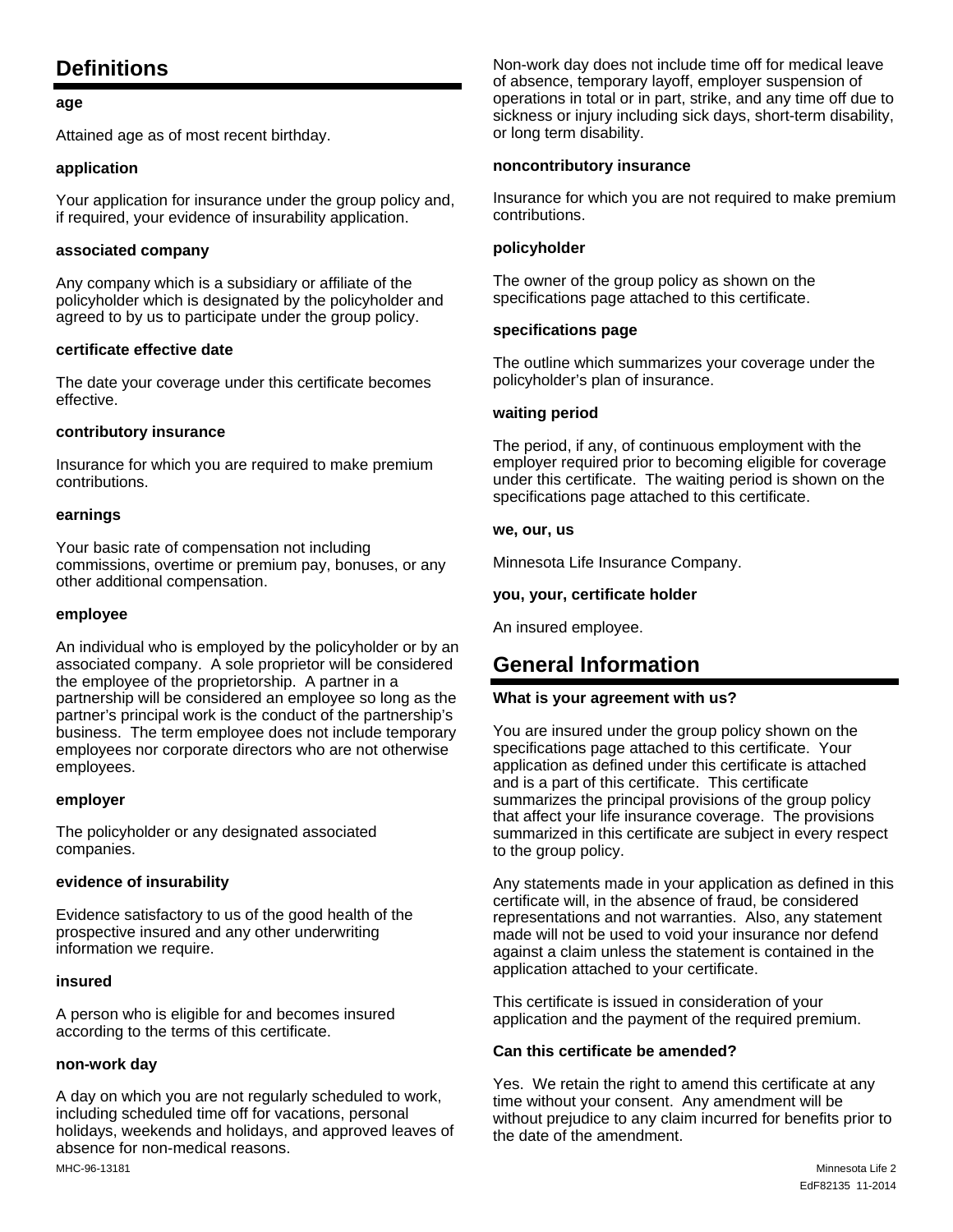#### **Who is eligible for insurance?**

You are eligible if you:

- (1) are a member of the group and of an eligible class as defined in the group policy; and
- (2) work for the employer for at least the number of hours per week shown as the minimum hours per week requirement on the specifications page attached to this certificate; and
- (3) have satisfied the waiting period as shown on the specifications page attached to this certificate; and
- (4) meet the actively at work requirement as shown in the section entitled "What is the actively at work requirement?".

#### **Are retired employees eligible for insurance?**

If the policyholder's plan of insurance, as reflected in the specifications page attached to this certificate, does not specifically provide insurance for retired employees, a retired employee shall not be eligible to become insured, nor have his or her insurance continued. If the policyholder's plan of insurance specifically provides insurance for retired employees, the minimum hours per week and actively at work requirements will not apply to such persons.

#### **What is the actively at work requirement?**

To be eligible to become insured or to receive an increase in the amount of insurance, you must be actively at work fully performing your customary duties for your regularly scheduled number of hours at the employer's normal place of business, or at other places the employer's business requires you to travel.

If you are not actively at work on the date coverage would otherwise begin, or on the date an increase in your amount of insurance would otherwise be effective, you will not be eligible for the coverage or increase until you return to active work. However, if the absence is on a non-work day, coverage will not be delayed provided you were actively at work on the work day immediately preceding the non-work day.

Except as otherwise provided for in this certificate, you are eligible to continue to be insured only while you remain actively at work.

#### **When will we require evidence of insurability?**

Evidence of insurability will be required if:

- (1) the specifications page attached to this certificate states that evidence of insurability is required; or
- (2) the insurance is contributory and you do not enroll within the enrollment period shown on the specifications page attached to this certificate; or
- (3) the insurance for which you previously enrolled did not go into effect or was terminated because you failed to make a required premium contribution; or
- (4) during a previous period of eligibility, you failed to submit required evidence of insurability or that which was submitted was not satisfactory to us; or
- (5) you are insured by an individual policy issued under the terms of the conversion right section.

#### **When does insurance become effective?**

Insurance becomes effective on the date that all of the following conditions have been met:

- (1) you meet all eligibility requirements; and
- (2) if required, you apply for the insurance on forms which are approved by us; and
- (3) we are satisfied with your evidence of insurability, if we require evidence; and
- (4) we receive the required premium.

#### **Can your coverage be continued during sickness, injury, leave of absence or temporary layoff?**

Yes. The employer may continue your noncontributory insurance or allow you to continue your contributory insurance when you are absent from work due to sickness, injury, leave of absence, or temporary layoff. Continuation of your insurance is subject to certain time limits and conditions as stated in the group policy. If you stop active work for any reason, you should discuss with the employer what arrangements may be made to continue your insurance.

# **Premiums**

#### **When and how often are your premium contributions due?**

Unless the policyholder and we have agreed to some other premium payment procedure, any premium contributions you are required to make for contributory insurance are to be paid by you to the policyholder on a monthly basis. We apply premiums consecutively to keep the insurance in force.

#### **How is the premium determined?**

The premium will be the premium rate multiplied by the number of \$1,000 units of insurance in force on the date premiums are due. The premium may also be computed by any other method on which the policyholder and we agree.

We may change the premium rate:

(1) on any premium due date following the expiration of any rate guarantee period, or following the date that the amount of insurance in force for any one coverage changes by more than 15% from that which was used to determine the current rates (active employee coverage and retiree coverage are considered separate coverages, as are basic life, supplemental life, spouse life, child life and AD&D) or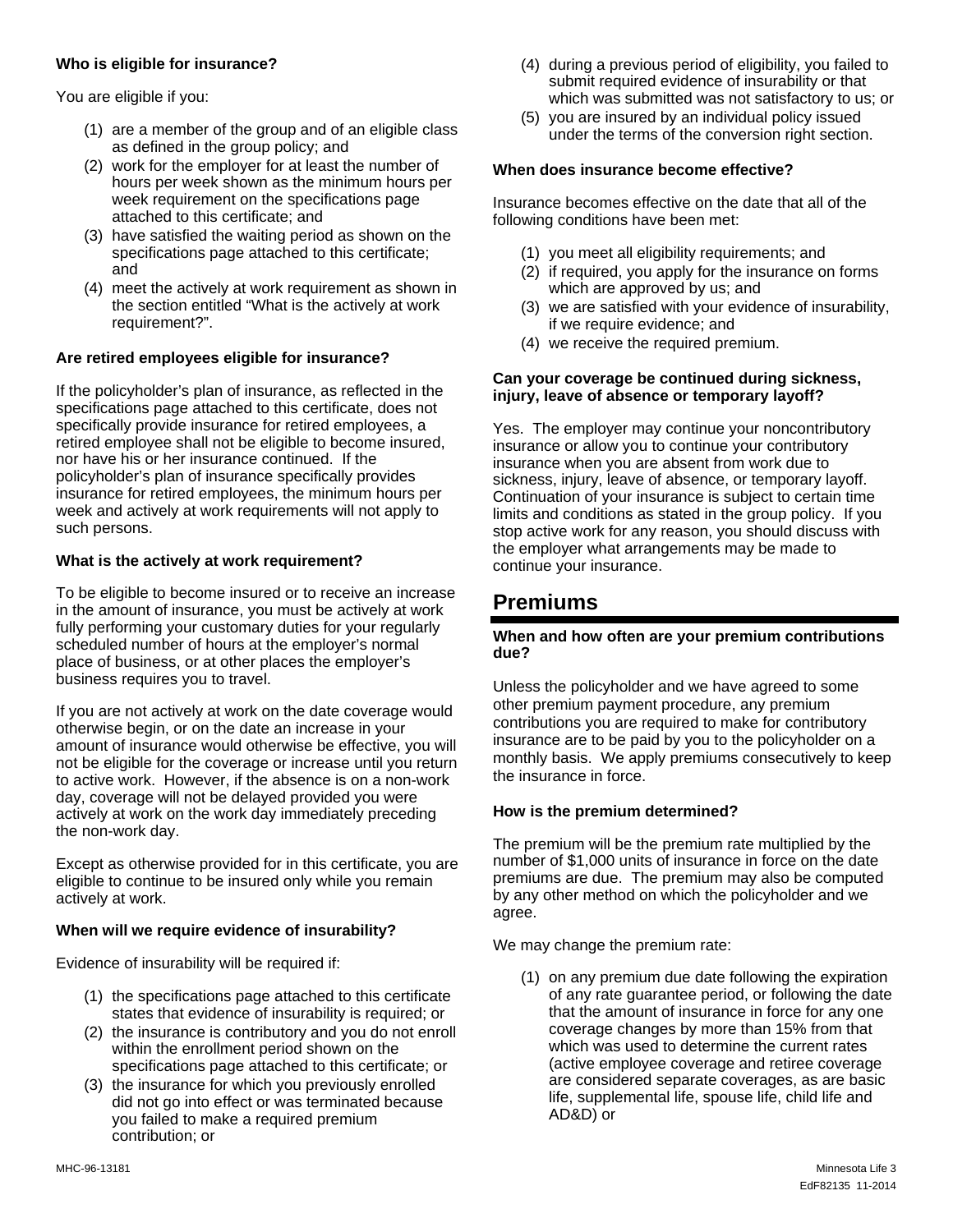(2) anytime, if the policy terms are amended or the total amount of insurance in force changes by 15% from the volume that was used to determine the current rates or more.

# **Death Benefit**

#### **What is the amount of the death benefit?**

The amount of the death benefit is the amount of insurance shown on the specifications page attached to this certificate.

#### **Can you request a change in the amount of your contributory insurance?**

Yes. If the policyholder's plan of insurance, as reflected in the specifications page attached to the group policy, allows for a choice of amounts of insurance for your class, you can request an increase or a decrease in the amount of your contributory insurance within the limitations of the policyholder's plan of insurance, including any limitations on when and how often such requests may be made.

If you request an increase in the amount of your contributory insurance, we will require evidence of insurability, unless otherwise noted on the specifications page.

#### **When will changes in your coverage amount be effective?**

Requested increases in the amount of your contributory insurance, if approved, are effective on the date we approve the increase. Requested decreases in the amount of your contributory insurance are effective on the first day of the month following receipt of your request for a decrease, or if different, according to the administrative practices of the employer.

Requests for a change made during a special enrollment period offered by the employer will not become effective prior to the general effective date of elections made during that enrollment.

Increases and decreases in insurance amounts which result from a change in your eligible class or earnings will be effective as shown on the specifications page attached to this certificate.

All increases in the amount of insurance are subject to the actively at work requirement.

#### **When will the death benefit be payable?**

We will pay the death benefit upon receipt at our home office of written proof satisfactory to us that you died while insured under this certificate. All payments by us are payable from our home office.

The death benefit will be paid in a single sum or by any other method agreeable to us and the beneficiary. We will pay interest on the death benefit from the date of your death until the date of payment. Interest will be at an annual rate determined by us, but never less than 0.1%

per year compounded annually, or the minimum required by state law, whichever is greater.

Payment of the death benefit will extinguish our liability under the certificate for which the death benefit has been paid.

#### **To whom will we pay the death benefit?**

We will pay the death benefit to the beneficiary or beneficiaries. A beneficiary is named by you to receive the death benefit to be paid at your death. You may name one or more beneficiaries. You cannot name the policyholder or an associated company of the policyholder as a beneficiary.

You may also choose to name a beneficiary that you cannot change without the beneficiary's consent. This is called an irrevocable beneficiary.

If there is more than one beneficiary, each will receive an equal share, unless you have requested another method in writing. To receive the death benefit, a beneficiary must be living on the date of your death. In the event a beneficiary is not living on the date of your death, that beneficiary's portion of the death benefit shall be equally distributed to the remaining surviving beneficiaries. In the event of the simultaneous deaths of you and a beneficiary, the death benefit will be paid as if you survived the beneficiary.

If there is no eligible beneficiary, or if you do not name one, we will pay the death benefit to:

- (1) your lawful spouse, if living, otherwise;
- (2) your natural or legally adopted child (children) in equal shares, if living, otherwise;
- (3) your parents in equal shares, if living, otherwise;
- (4) the personal representative of your estate.

#### **Can you add or change beneficiaries?**

Yes. You can add or change beneficiaries if all of the following are true:

- (1) your coverage is in force; and
- (2) we have written consent of all irrevocable beneficiaries; and
- (3) you have not assigned the ownership of your insurance.

A request to add or change a beneficiary must be made in writing. All requests are subject to our approval. A change will take effect as of the date it is signed, but will not affect any payment we make or action we take before receiving your notice.

# **Termination**

#### **When does your coverage terminate?**

Your coverage ends on the earliest of the following:

(1) the date the group policy ends; or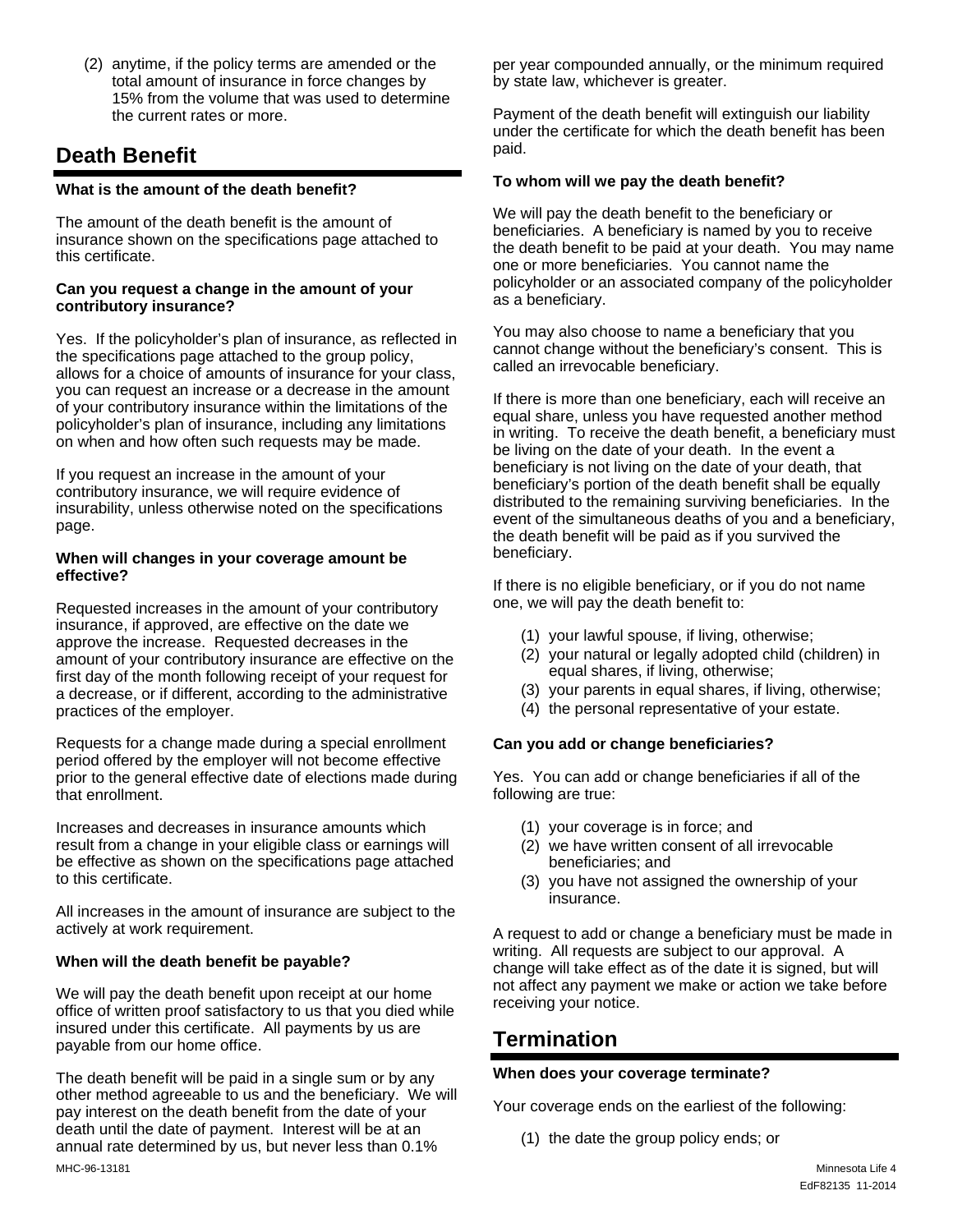- (2) the date you no longer meet the eligibility requirements; or
- (3) the date the group policy is amended so you are no longer eligible; or
- (4) 31 days (the grace period) after the due date of any premium contribution which is not paid; or
- (5) the last day for which premium contributions have been paid following your written request to cease participation under this certificate.

If your coverage under the group policy terminates due to non-payment of premiums, your coverage may be reinstated if all premiums due are paid and received by us within 31 days of the date of termination and during your lifetime.

#### **Can your insurance be reinstated after termination?**

Yes. When your coverage terminates because you are no longer eligible, and you become eligible again within three months after the date your coverage under this certificate terminated, your coverage may be reinstated.

Provided you are not then covered by an individual policy issued under the terms of the conversion right section, your coverage under the group policy shall be reinstated automatically, without evidence of insurability or satisfaction of any waiting period. Your amount of insurance will be that which applies to the classification to which you then belong, on the date you again become eligible. If the policyholder's plan of insurance provides for contributory insurance under the group policy, your amount of contributory insurance will be limited to that for which you were insured immediately prior to the loss of coverage.

#### **When does the group policy terminate?**

The policyholder may terminate the group policy by giving us 31 days prior written notice. We reserve the right to terminate the group policy on the earliest of the following to occur:

- (1) 31 days (the grace period) after the due date of any premiums which are not paid; or
- (2) on any subsequent policy anniversary after the date the number of employees insured is less than any minimum established by us or as required by applicable state law; or
- (3) 31 days after we provide the policyholder with notice of our intent to terminate the group policy.

# **Conversion Right**

#### **What is the conversion right?**

You may be able to convert this insurance to a new individual life insurance policy if all or part of your life insurance under the group policy terminates.

You may convert up to the full amount of terminated insurance if termination occurs because you move from one existing eligible class to another, or you are no longer in an eligible class.

Limited conversion is available if, after you have been insured for at least five years, insurance is terminated because:

- (1) the group policy is terminated; or
- (2) the group policy is changed to reduce or terminate your insurance.

In such case, you may convert up to the full amount of terminated insurance, but not more than the maximum. The maximum is the lesser of:

- (a) \$10,000; and
- (b) the amount of life insurance which terminated minus any amount of group life insurance for which you become eligible under any group policy issued or reinstated by us or any other carrier within 31 days of the date the insurance terminated under the group policy.

Neither the conversion right nor the limited conversion right is available if your coverage under the group policy terminates due to failure to make, when due, required premium contributions.

Under both the conversion right and the limited conversion right, you may convert your insurance to any type of individual policy of life insurance then customarily issued by us for purposes of conversion, except term insurance. The individual policy will not include any supplemental benefits, including, but not limited to, any disability benefits, accidental death and dismemberment benefits, or accelerated benefits.

#### **How do you convert your insurance?**

You convert your insurance by applying for an individual policy and paying the first premium within 31 days after your group insurance terminates. No evidence of insurability will be required.

#### **How is the premium for the individual policy determined?**

We base the premium for the individual policy on the plan of insurance, your age, and the class of risk to which you belong on the date of the conversion.

#### **When is the individual policy effective?**

The individual policy takes effect 31 days after the group insurance provided under the group policy terminates.

#### **What happens if you die during the 31-day period allowed for conversion?**

If you die during the 31-day period allowed for conversion, we will pay a death benefit regardless of whether or not an application for coverage under an individual policy has been submitted. The death benefit will be the amount of insurance you would have been eligible to convert under the terms of the conversion right section.

We will return any premium you paid for an individual policy to your beneficiary named under the group policy.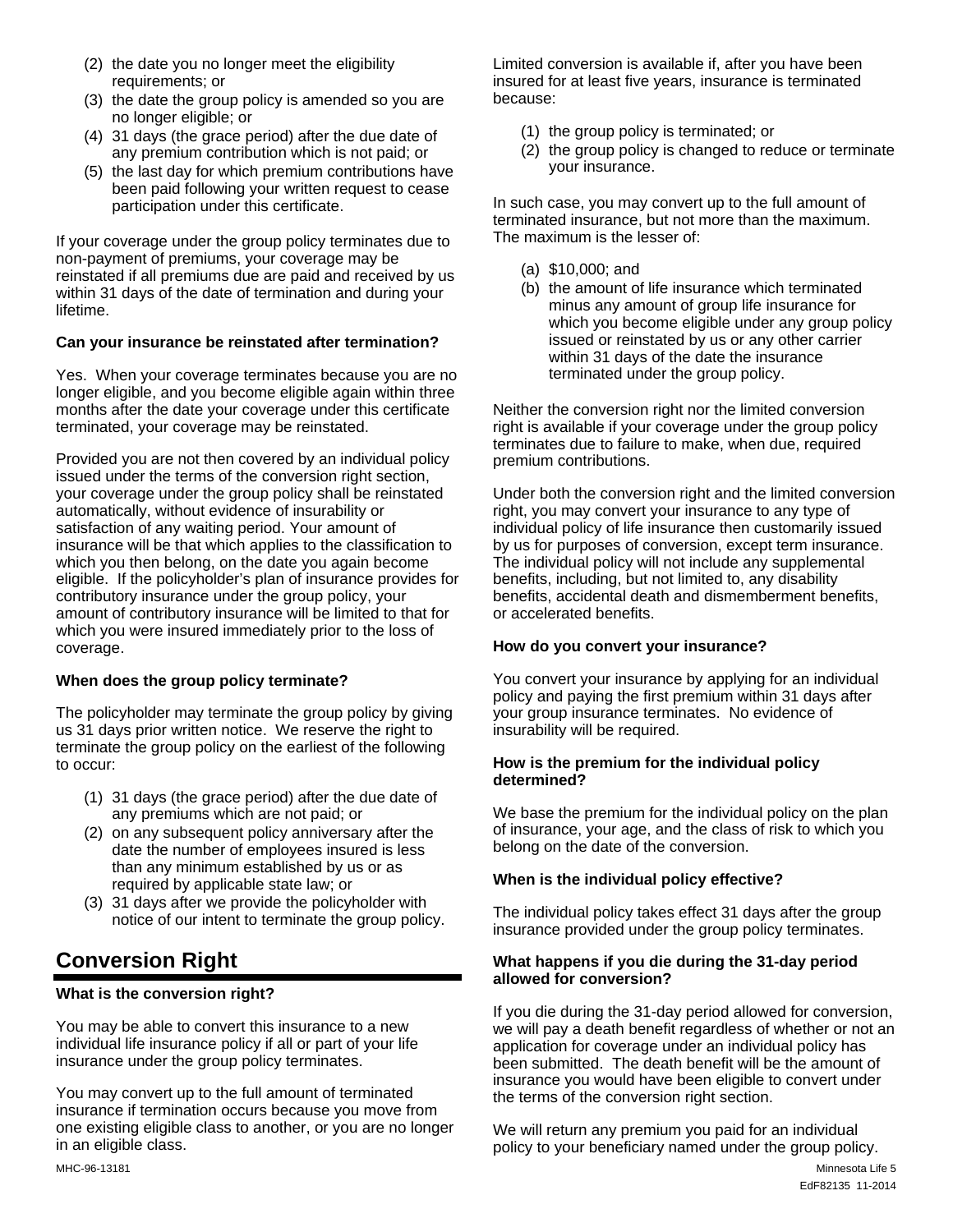In no event will we be liable under both the group policy and the individual policy.

# **Additional Information**

#### **What if your age has been misstated?**

If your age has been misstated, the death benefit payable will be that amount to which you are entitled based on your correct age. A premium adjustment will be made so that the actual premium required at your correct age is paid.

#### **Is there a suicide exclusion?**

The specifications page attached to this certificate indicates what insurance, if any, is subject to the suicide exclusion outlined below.

When applicable, this suicide exclusion limits our liability to an amount equal to the premiums paid if you, whether sane or insane, die by suicide within two years of the effective date of your insurance.

If there has been an increase in your amount of insurance for which you were required to apply or for which we required evidence of insurability, and if you die by suicide within two years of the effective date of the increase, our liability with respect to that increase will be limited to the premiums paid and attributable to such increase.

#### **When does your insurance become incontestable?**

Except for fraud or the non-payment of premiums, after your insurance has been in force during your lifetime for two years from the effective date of your coverage, we cannot contest your coverage. However, if there has been an increase in the amount of insurance for which you were required to apply or for which we required evidence of insurability, then, to the extent of the increase, any loss which occurs within two years of the effective date of the increase will be contestable.

Any statements you make in your application as defined under this certificate will, in the absence of fraud, be considered representations and not warranties. Also, any statement you make will not be used to void your insurance, nor defend against a claim, unless the statement is contained in the application attached to your certificate.

#### **Can your insurance be assigned?**

Yes. However, we will not be bound by an assignment of the certificate or of any interest in it unless it is made as a written instrument, and you file the original instrument or a certified copy with us at our home office, and we send you an acknowledged copy.

We are not responsible for the validity of any assignment. You are responsible for ensuring that the assignment is legal in your state and that it accomplishes your intended goals. If a claim is based on an assignment, we may require proof of interest of the claimant. A valid assignment will take precedence over any claim of a beneficiary.

#### **Is the policyholder required to maintain records?**

Yes. The policyholder is required to maintain adequate records of any information necessary for us to administer this certificate. We own the records relating to the insurance provided by this certificate, and can obtain them from the policyholder at any reasonable time.

If a clerical error is made in keeping records on the insurance under the group policy, it will not affect otherwise valid insurance. A clerical error does not continue insurance which is otherwise stopped. If an error causes a change in premium payment, we will make a fair adjustment.

#### **Will the provisions of this certificate conform with state law?**

Yes. If any provision in this certificate, or in the provisions of the group policy, is in conflict with the laws of the state governing the certificates or the group policy, the provision will be deemed to be amended to conform to such laws.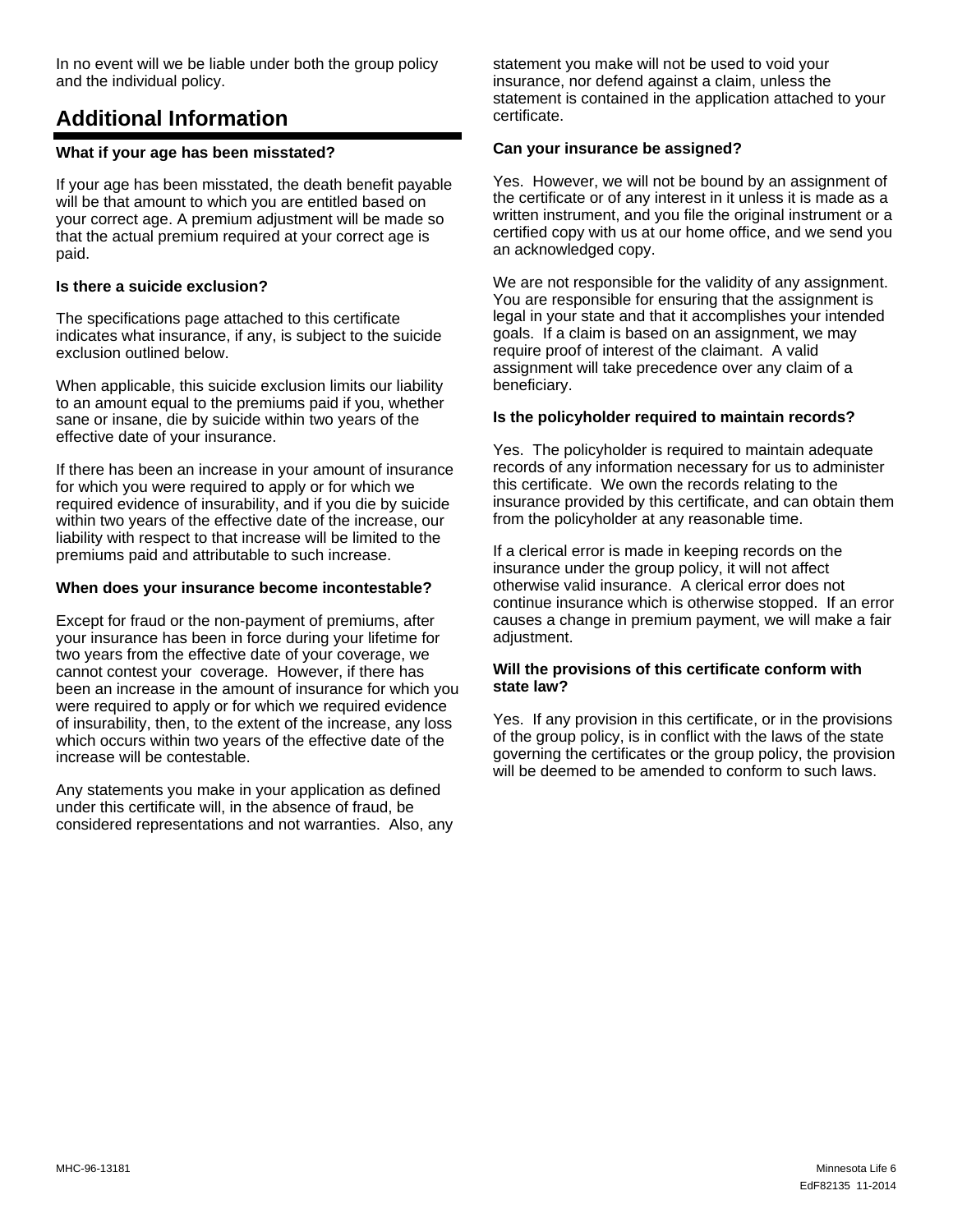### **Accelerated Benefits Certificate Supplement**

**Minnesota Life Insurance Company** - A Securian Company 400 Robert Street North • St. Paul, Minnesota 55101-2098

Benefits received under this Accelerated Benefits Certificate Supplement may be taxable. You should seek assistance from a personal tax advisor prior to requesting an accelerated payment of death benefits.

# **General Information**

This certificate supplement is subject to every term, condition, exclusion, limitation, and provision of your certificate unless otherwise expressly provided for herein.

#### **What does this supplement provide?**

This supplement provides for the accelerated payment of either the full or a partial amount of an insured's death benefit provided under your certificate. If an insured has a terminal condition as defined in this supplement, you may request an accelerated payment of the applicable death benefit.

# **Definitions**

#### **accelerated benefit**

The amount of the death benefit we will pay if the insured is eligible under this supplement.

#### **death benefit**

The amount of the insured's life insurance as shown on the specifications page attached to your certificate.

#### **immediate family**

Your spouse, children, parents, grandparents, grandchildren, brothers and sisters, and their spouses.

#### **insured**

For purposes of this supplement, an insured employee, an insured spouse, or an insured dependent child.

#### **physician**

An individual who is licensed to practice medicine or treat illness in the state in which treatment is received. This does not include you or a member of your immediate family.

# **Terminal Condition**

#### **What is a terminal condition?**

A terminal condition is a condition caused by sickness or accident which directly results in a life expectancy of twelve months or less.

#### **What evidence do we require of the insured's terminal condition?**

We must be given evidence that satisfies us that the insured's life expectancy, because of sickness or accident, is twelve months or less. That evidence must include certification by a physician.

#### **Do we have the right to obtain independent medical verification?**

Yes. We retain the right to have the insured medically examined at our own expense to verify the insured's medical condition. We may do this as often as reasonably required while accelerated benefits are being considered or paid.

# **Payment of Accelerated Benefit**

#### **How do we calculate the accelerated benefit?**

We will multiply the death benefit by the accelerated benefit factor to determine the accelerated benefit available.

#### **How do we calculate the accelerated benefit factor?**

The accelerated benefit factor will be stated as a percentage of the insured's death benefit. When we calculate this factor, we will consider the insured's age and gender.

We will also base our calculation on certain assumptions, which we may change from time to time, including but not limited to assumptions about:

- (1) expected future premiums; and
- (2) the insured's life expectancy.

#### **What are the conditions for the payment of an accelerated benefit?**

We will consider the payment of an accelerated benefit, subject to all of the following conditions:

- (1) coverage must be in force and all premiums due must be fully paid; and
- (2) application must be made in writing and in a form which is satisfactory to us. We will tell you what form is required; and
- (3) you must be the sole owner of the certificate; and
- (4) the insured's insurance must not have an irrevocable beneficiary.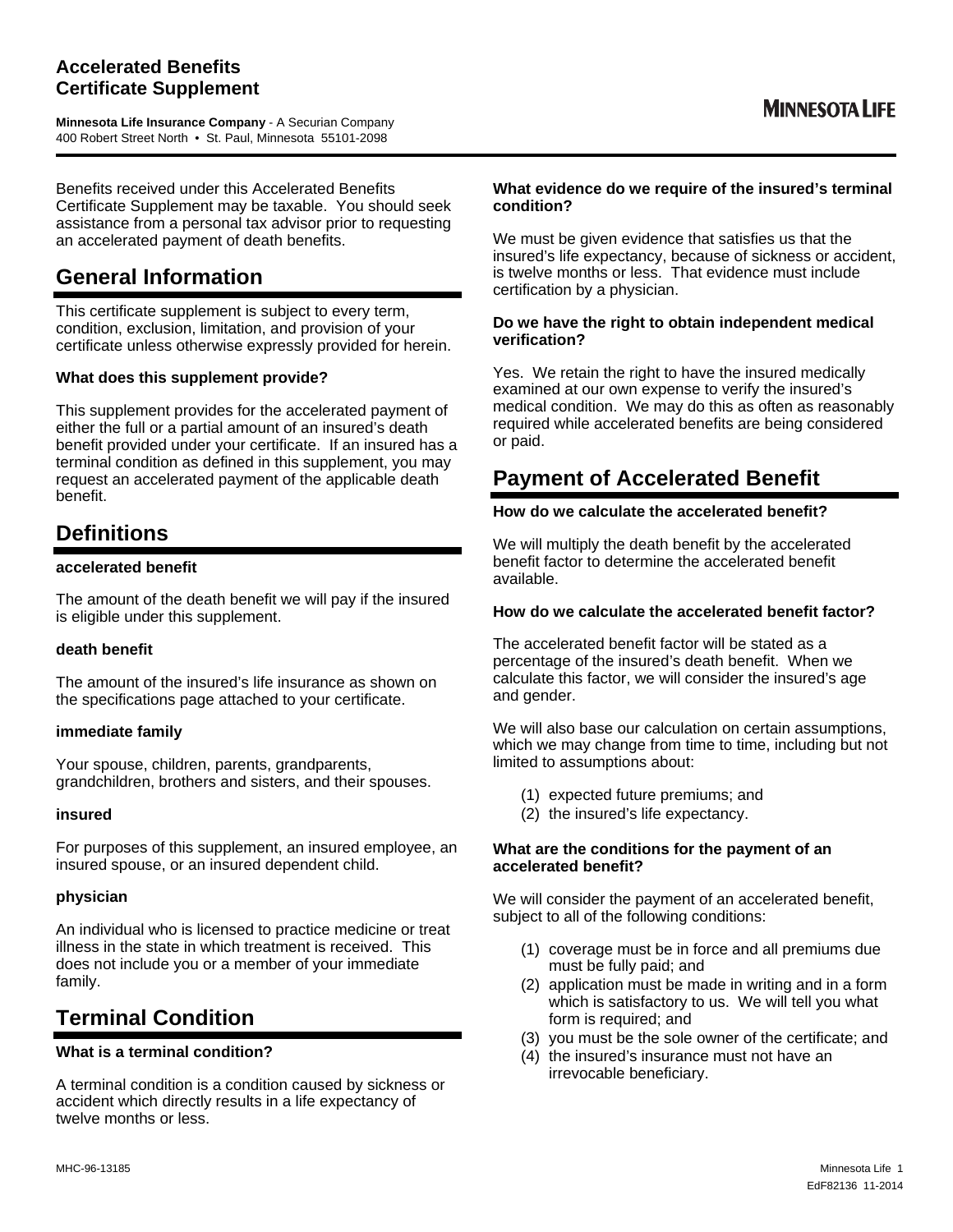#### **Who may request an accelerated payment of the death benefit?**

You may request an accelerated payment of the insurance on your life or on the life of a spouse or dependent child insured under your certificate.

#### **Is the request for an accelerated benefit voluntary?**

Yes. An accelerated benefit will be made available on a voluntary basis only. An accelerated benefit under this supplement is not intended to cause an involuntary reduction of the death benefit ultimately payable to the named beneficiary. Therefore, payment of the death benefit cannot be accelerated under this supplement if the insured:

- (1) is required by law to use this option to meet the claims of creditors, whether in bankruptcy or otherwise; or
- (2) is required by a government agency to use this option in order to apply for, obtain, or keep a government benefit or entitlement.

#### **Is there a minimum or maximum death benefit eligible for an accelerated benefit?**

Yes. The minimum death benefit to be eligible for an accelerated benefit under this supplement is \$10,000. The maximum death benefit to be eligible for an accelerated benefit is \$1,000,000.

#### **Do you have to take the entire accelerated benefit?**

No. You may choose to receive a partial accelerated benefit. If you do so, the insured's remaining coverage will stay in force.

If you elect to receive only a partial accelerated benefit amount available under this supplement, the insured's remaining death benefit under the certificate must be at least \$25,000.

You may reapply for the payment of the remaining amount of insurance at any time. However, we may ask for further satisfactory evidence that the insured meets all requirements for the accelerated benefit.

#### **What is the effect on the insured's coverage of the receipt of an accelerated benefit?**

If you elect to accelerate the full amount of an insured's death benefit, the insured's coverage and all other benefits under the certificate and any certificate supplements for that insured will end. If such termination causes a certificate holder's covered spouse or dependent children to lose coverage, each of them will be allowed to convert any such insurance to a policy of individual life insurance according to the conversion right section of the certificate to which this supplement is attached.

If a partial accelerated benefit is chosen, coverage will remain in force and premiums will be reduced accordingly. The remaining amount of insurance under your certificate will be the full amount of insurance minus the amount of insurance that was accelerated.

#### **How will we pay the accelerated benefit?**

We will pay the accelerated benefit in one lump sum or in any other mutually agreeable manner.

#### **To whom will we pay accelerated benefits?**

All accelerated benefits will be paid to you unless you validly assign them otherwise. If you die before all payments have been made, we will pay the remainder to the beneficiary named under this certificate. Payment will be made in one lump sum which will be the present value of the payments that remain, using the interest rate we use to determine the payments.

# **Termination**

#### **When does an insured's coverage under this supplement terminate?**

An insured's coverage ends on the date the insured is no longer covered for life insurance under the group policy.

#### **When does this supplement terminate?**

This supplement will terminate on the earlier of:

- (1) the date we receive a written request from the policyholder to cancel the Accelerated Benefits Policy Rider; or
- (2) the date the group policy is terminated.

Say L. Thisting

Mon Hi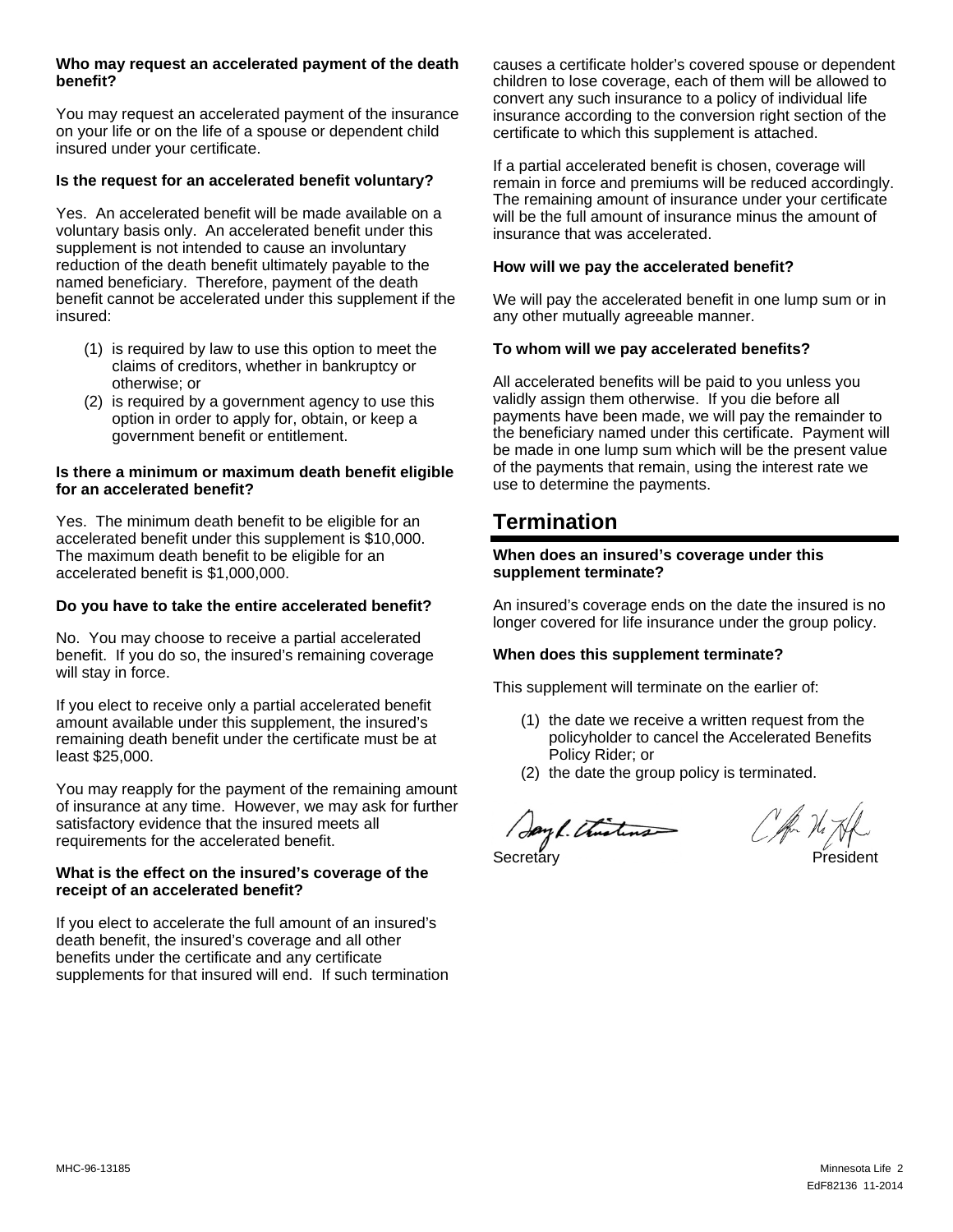### **Accidental Death and Dismemberment Certificate Supplement**

**Minnesota Life Insurance Company,** a Securian Financial Group affiliate 400 Robert Street North • St. Paul, Minnesota 55101-2098

# **General Information**

This certificate supplement is issued in consideration of the required premium and is subject to every term, condition, exclusion, limitation, and provision of your certificate unless otherwise expressly provided for herein. Coverage under this supplement will not be included in any insurance issued under the conversion right section of your certificate.

#### **What does this supplement provide?**

This supplement provides accidental death and dismemberment coverage subject to all terms, conditions, and exclusions herein.

#### **Who is eligible for insurance under this supplement?**

An employee who is eligible under the provisions applicable to life insurance coverage under the group policy is eligible for insurance under this supplement.

#### **When does insurance under this supplement become effective?**

Insurance becomes effective on the date that you become insured for life insurance under the certificate.

# **Accidental Death and Dismemberment (AD&D) Benefit**

#### **What does accidental death or dismemberment by accidental injury mean?**

Accidental death or dismemberment by accidental injury as used in this supplement means that the insured's death or dismemberment results, directly and independently of all other causes, from an accidental bodily injury which is unintended, unexpected, and unforeseen. The bodily injury must be evidenced by a visible contusion or wound, except in the case of accidental drowning. The bodily injury must be the sole cause of death or dismemberment.

The injury must occur while the insured's coverage under this supplement is in force. The insured's death or dismemberment must occur within 180 days after the date of the injury.

In no event will we pay the accidental death or dismemberment benefit where the insured's death or dismemberment is caused directly or indirectly by, results from, or where there is a contribution from, any of the following:

- (1) self-inflicted injury or self destruction, whether sane or insane; or
- (2) suicide or attempted suicide, whether sane or insane; or
- (3) the insured's participation in or attempt to commit a crime, assault, felony, or any illegal activity, regardless of any legal proceedings, or the absence of any legal proceedings, thereto; or
- (4) bodily or mental infirmity, illness or disease; or
- (5) the use of alcohol, drugs, medications, poisons, gases, fumes or other substances taken, absorbed, inhaled, ingested or injected, unless taken upon the advice of a licensed physician in the verifiable prescribed manner and dosage; or
- (6) motor vehicle collision or accident where the insured is the operator of the motor vehicle and this insured's blood alcohol level meets or exceeds the level at which intoxication is defined in the state where the collision or accident occurred, regardless of any legal proceedings, or the absence of any legal proceedings, thereto; or
- (7) infection, other than infection occurring simultaneously with, and as a direct result of, the accidental injury; or
- (8) medical or surgical treatment or diagnostic procedures or any resulting complications; or
- (9) travel in or descent from any aircraft, except as a fare-paying passenger on a regularly scheduled commercial flight on a licensed passenger aircraft; or
- (10) war or any act of war, whether declared or undeclared; or
- (11) service in the military of any nation.

#### **What is the amount of the accidental death and dismemberment benefit?**

The amount of the benefit shall be a percentage of the amount of insurance shown on the specifications page attached to the group policy. The percentage is determined by the type of loss as shown in the following table:

### FOR LOSS OF AMOUNT OF BENEFIT

06-30883 Minnesota Life 1 Life .................................... Full Amount of AD&D Insurance Both Hands or Both Feet .. Full Amount of AD&D Insurance Sight of Both Eyes ............ Full Amount of AD&D Insurance Speech and Hearing ......... Full Amount of AD&D Insurance One Hand and One Foot .. Full Amount of AD&D Insurance One Foot and Sight of One Eye ........................ Full Amount of AD&D Insurance One Hand and Sight of One Eye ........................ Full Amount of AD&D Insurance Quadriplegia ..................... Full Amount of AD&D Insurance Paraplegia .................. 75% of Amount of AD&D Insurance Sight of One Eye ........ 50% of Amount of AD&D Insurance Speech or Hearing...... 50% of Amount of AD&D Insurance One Hand or One Foot ..................... 50% of Amount of AD&D Insurance Thumb and Index Finger of One Hand .... 25% of Amount of AD&D Insurance

EdF82137 11-2014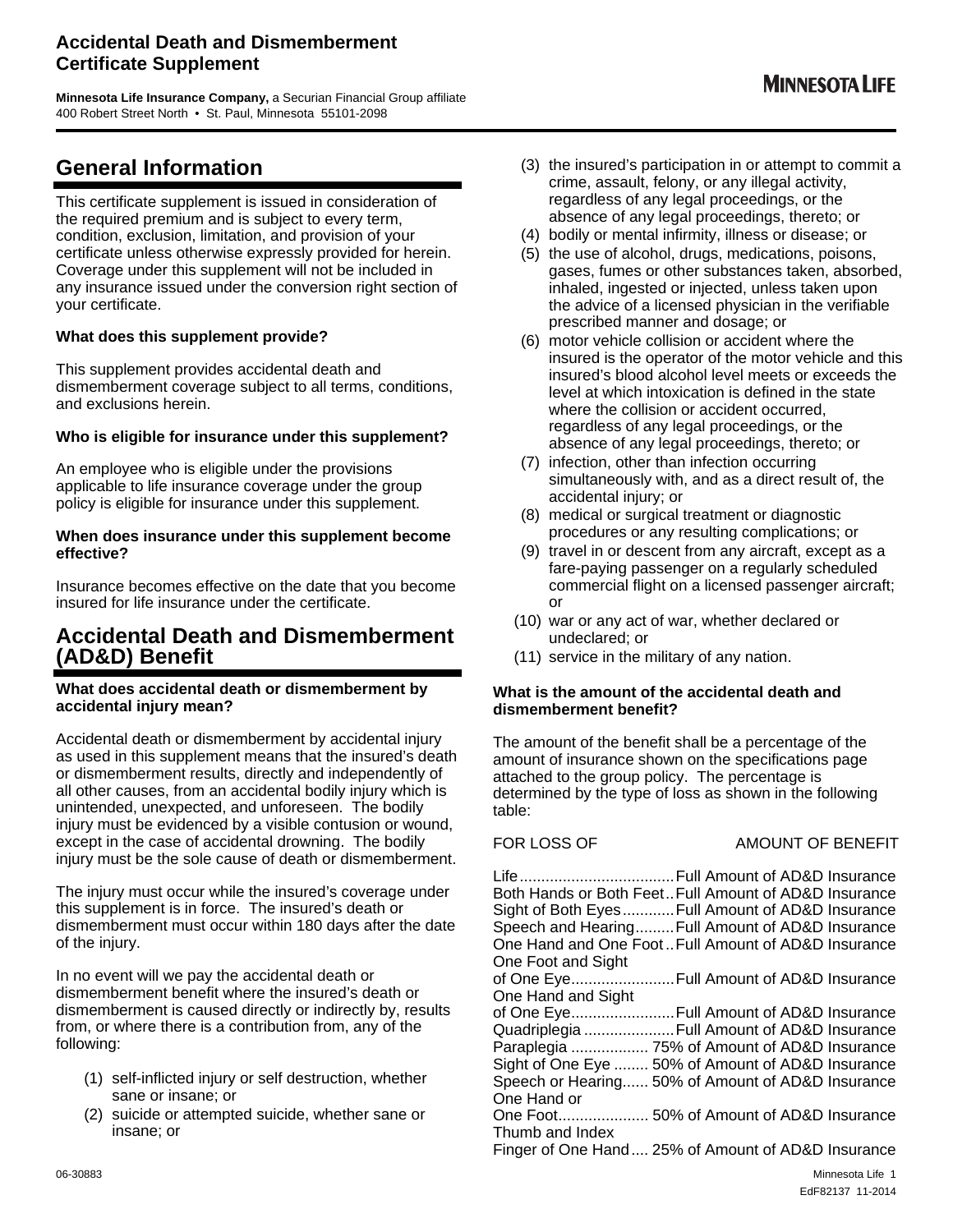Loss of hands or feet means complete severance at or above the wrist or ankle joints. Loss of sight, speech, or hearing means the entire and irrecoverable loss of sight, speech, or hearing which cannot be corrected by medical or surgical treatment or by artificial means. Loss of thumb or finger means complete severance at or above the metacarpophalangeal joints (the joints closest to the palm of the hand).

Quadriplegia means total and permanent paralysis of both upper limbs (from the shoulder down including total paralysis of both hands) and both lower limbs (from the waist down including total paralysis of both feet). Paraplegia means total and permanent paralysis of both lower limbs (from the waist down including total paralysis of both feet). Hemiplegia means total and permanent paralysis of both the upper limb (from the shoulder down including total paralysis of the hand) and lower limb (from the waist down including total paralysis of the foot) on one side of the body.

A benefit is not payable for both loss of one hand and the loss of thumb and index finger of one hand for injury to the same hand as a result of any one accident. Under no circumstance will more than one payment be made for the loss or paralysis of the same limb, eye, finger, thumb, hand, foot, sight, speech, or hearing if one payment has already been made for that loss.

Benefits may be paid for more than one accidental loss but the total amount of AD&D insurance payable under this supplement for all of an insured's losses due to any one accident, not including any amount paid according to the terms of the Additional Benefits section of this supplement, will never exceed the full amount of AD&D insurance shown on the specifications page attached to the group policy.

#### **When will the accidental death and dismemberment benefit be payable?**

We will pay the AD&D benefit upon receipt at our home office of written proof satisfactory to us that the insured died or suffered dismemberment as a result of an accidental injury. All payments by us are payable from our home office.

The benefit will be paid in a single sum. We will pay interest on the benefit from the date of the insured's death or dismemberment until the date of payment. Interest will be at an annual rate determined by us, but never less than 0.1% per year compounded annually or the minimum required by state law, whichever is greater.

#### **To whom do we pay the benefit?**

In the case of your accidental death, we will pay the accidental death benefit to the person or persons entitled to receive your death benefit under the terms of the group policy. The benefit for other losses sustained by you will be paid to you, if living, otherwise to your estate.

# **Additional Benefits**

Unless stated otherwise, additional benefits are payable to the same person or persons who receive the AD&D benefits. Additional benefits are paid in addition to any AD&D benefits described in the Accidental Death and Dismemberment section, unless otherwise stated. All provisions of this supplement, including but not limited to the exclusions listed under the "What does accidental death or dismemberment by accidental injury mean?" section, shall apply to these additional benefits.

#### **Air Bag Benefit**

#### **What is the air bag benefit?**

If an insured dies as a result of a covered accident which occurs while he or she is driving or riding in a private passenger car, we will pay an additional AD&D benefit equal to the lesser of:

- (1) \$10,000; or
- (2) 10% of the insured's amount of AD&D insurance.

In order to be eligible for this benefit, the following must apply:

- (1) the seat in which the insured was seated was equipped with a properly installed airbag at the time of the accident; and
- (2) the private passenger car is equipped with seatbelts; and
- (3) a seatbelt was in proper use by the insured at the time of the accident as certified in the official accident report or by the investigating officer; and
- (4) at the time of the accident, the driver of the private passenger car was a licensed driver and was not intoxicated, impaired, or under the influence of alcohol or drugs.

Airbag means a passive restraint device in a vehicle which inflates upon collision to protect an individual from injury or death.

Seatbelt means a properly installed seatbelt (or child restraint if the insured is a child), lap and shoulder restraint, or other restraint approved by the National Highway Traffic Safety Administration or any successor governmental agency. A private passenger car means a validly registered four-wheeled private passenger car or policyholder-owned car, jeep, pickup truck or van, including a sport utility vehicle (SUV), that is not licensed commercially or being used for racing, or acrobatic or stunt driving.

#### **Seatbelt Benefit**

#### **What is the seatbelt benefit?**

If an insured dies as a result of a covered accident which occurs while he or she is driving or riding in a private passenger car, we will pay an additional AD&D benefit equal to the lesser of: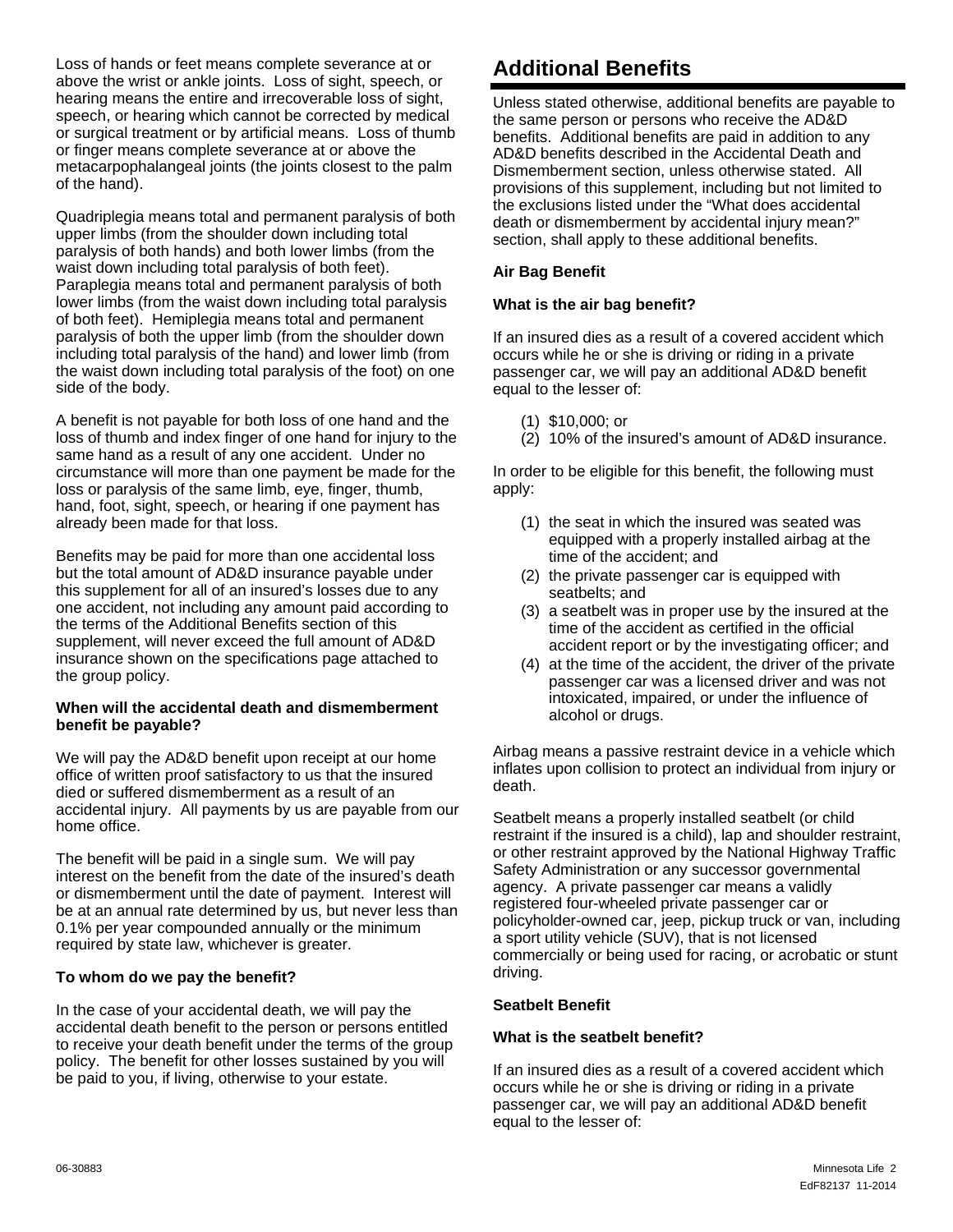- (1) \$20,000; or
- (2) 20% of the insured's amount of AD&D insurance.

In order to be eligible for this benefit, the following must apply:

- (1) the private passenger car was equipped with seatbelts; and
- (2) a seatbelt was in proper use by the insured at the time of the accident as certified in the official accident report or by the investigating officer; and
- (3) at the time of the accident, the driver of the private passenger car was a licensed driver and was not intoxicated, impaired, or under the influence of alcohol or drugs.

# **Termination**

#### **When does an insured's coverage under this supplement terminate?**

An insured's coverage ends on the earliest of:

- (1) the date you are no longer covered for life insurance under the group policy; or
- (2) 31 days (the grace period) after the due date of any premium contribution which is not paid.

#### **When does this supplement terminate?**

This supplement will terminate on the earlier of:

- (1) the date we receive a written request from the policyholder to cancel this supplement; or
- (2) the date the group policy is terminated.

# **Additional Information**

#### **Do we have the right to obtain independent medical verification?**

Yes. We retain the right to have an insured medically examined at our expense when and so often as we may reasonably require whenever a claim is pending and, where not forbidden by law, we reserve the right to have an autopsy performed in case of death.

#### **Can insurance under this supplement be converted to a policy of individual insurance upon termination?**

No. Coverage under this supplement will not be included in any insurance issued under the conversion right section of the group policy.

Secretary **President**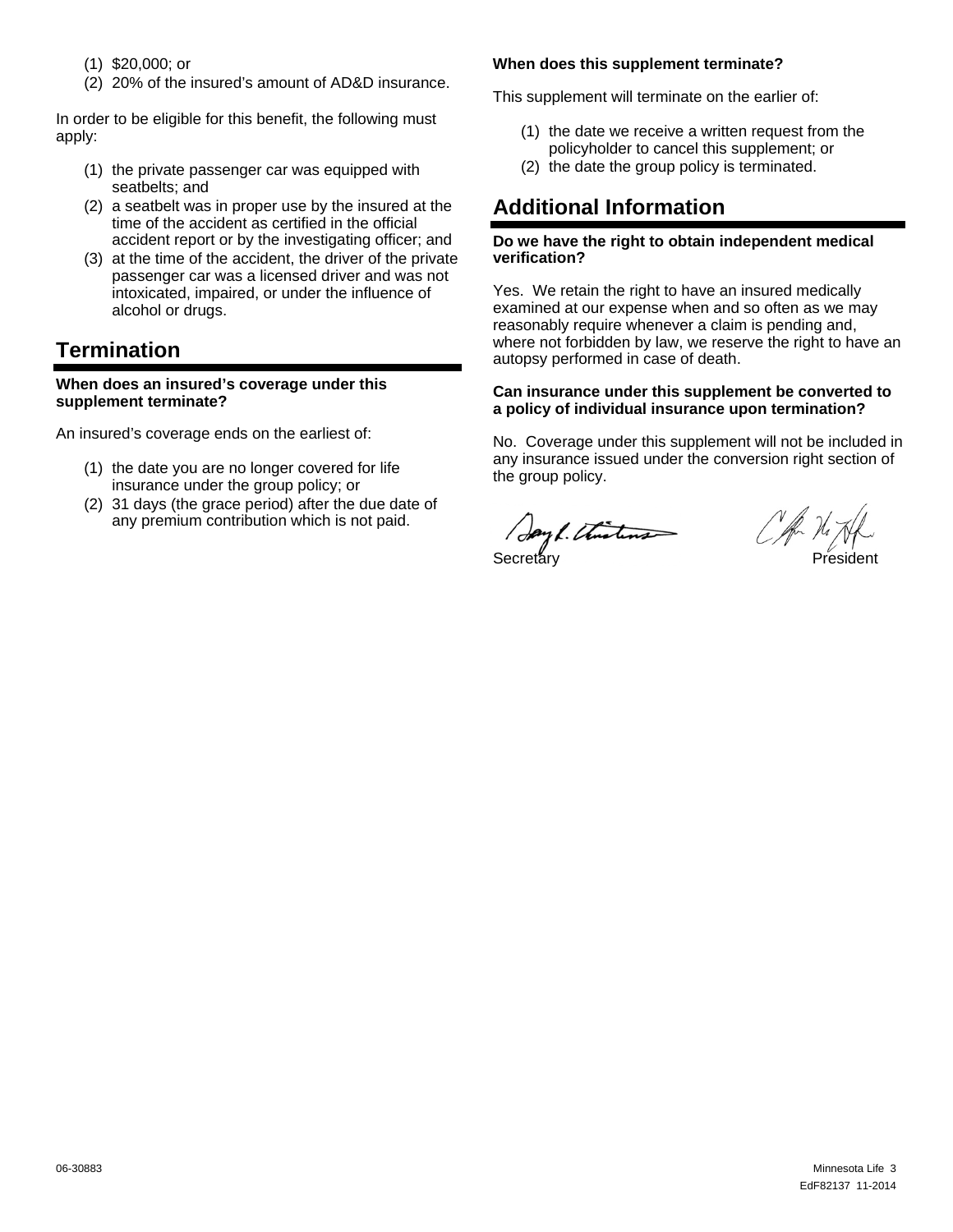**Minnesota Life Insurance Company** - A Securian Company 400 Robert Street North • St. Paul, Minnesota 55101-2098

# **General Information**

This certificate supplement is issued in consideration of the required premium and is subject to every term, condition, exclusion, limitation and provision of your certificate unless otherwise expressly provided for herein.

#### **What does this supplement provide?**

This supplement provides for continuation of your group life insurance if you no longer meet the eligibility requirements of your certificate, except as provided for herein.

To continue coverage under the provisions of this supplement, you must make a written request and make the first premium contribution within 31 days after insurance provided by the group policy would otherwise terminate. Evidence of insurability will not be required. Coverage provided by this supplement will then be deemed effective retroactive to the beginning of the 31 day period. This date is considered to be your portability date and you are then considered to have portability status.

#### **Who is eligible to continue insurance under this supplement?**

You are eligible to continue your group life insurance under the terms of this supplement if you, except as provided by this supplement, no longer meet the eligibility requirements of your certificate due to any of the following:

- (1) you terminate employment, including retirement; or
- (2) you are no longer in a class eligible for insurance or you are on a leave or layoff; or
- (3) a class or group of employees insured under the policy is no longer considered eligible and there is no successor plan for that class or group. Successor plan means an insurance policy or policies provided by us or another insurer that replaces insurance provided under this policy.

You will not be eligible to request coverage under this supplement if you:

- (1) have attained the age of 70; or
- (2) have converted your insurance to an individual life policy under the terms of your certificate's conversion right section; or
- (3) were not actively at work due to sickness or injury on the date immediately preceding your portability date; or
- (4) lose eligibility due to termination of the group policy.

#### **What insurance can be continued under this supplement?**

Only non-contributory life insurance may be continued under this supplement. If you elect to continue your own coverage according to the provisions of this supplement, you may also elect to continue contributory insurance for any other individual insured under your certificate. You may also continue coverage under all supplements to your certificate which apply to contributory insurance and by which you were insured immediately preceding your portability date, except the Accidental Death and Dismemberment Certificate Supplement and the Term Life Waiver of Premium Certificate Supplement, which shall terminate upon porting.

The amount of insurance continued under this supplement for any individual will be subject to any applicable state law or regulation relating to allowable amounts of insurance.

#### **What is the minimum amount of insurance that can be continued under this supplement?**

The minimum amount of insurance that can be continued on your life under this supplement is \$10,000.

#### **What is the maximum amount of insurance that can be continued under this supplement?**

The maximum amount of insurance that can be continued under this supplement is the amount of insurance that was in force on your portability date, but not more than \$500,000. However, if you are age 65 or older on your portability date, the amount will not be more than 65% of the amount in force on your portability date to a maximum of \$325,000.

#### **Will the amount of insurance continued under this supplement change?**

Yes. When you attain age 65, the amount of insurance on your life continued under this supplement will reduce to 65% of the amount of insurance in force on the day prior to your attainment of age 65. Your insurance terminates at age 70 unless you are an employee who continues employment with the employer.

If you continue employment with the employer, further reductions in your amount of insurance will apply as follows: at age 70, your amount of insurance will be reduced to 50% of the amount in force on the day prior to your attainment of age 65, and at age 75, your amount of insurance will be reduced to 25% of that amount.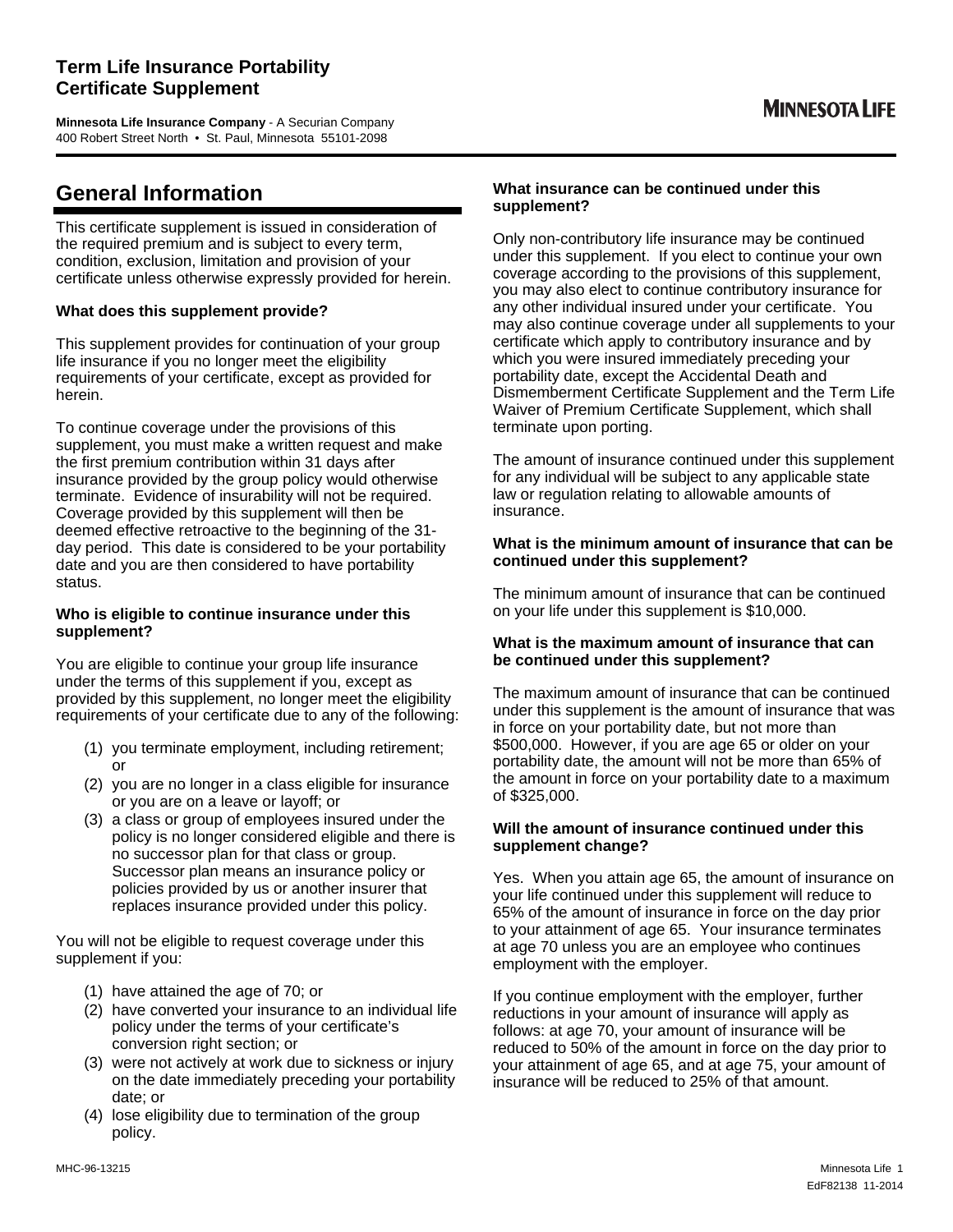#### **Can you request a change in your amount of insurance continued under this supplement?**

Yes. You may elect to reduce the amount of insurance on your life. Your remaining amount of insurance must be at least \$10,000.

The amount of insurance continued under this supplement will never increase.

#### **How will premium contributions be paid?**

Premium contributions will be paid directly to us on a monthly, quarterly, semi-annual, or annual basis and will be subject to an administrative charge per billing period. We may adjust the amount of the charge, but not more often than once per year.

#### **Can the premium rate change?**

Yes. The premium rate may increase on the portability date. The premium rate may also increase in the future but will not change more often than once per year.

#### **Can insurance continued under this supplement be converted to a policy of individual insurance?**

Yes. At any time after insurance has been continued under the provisions of this supplement, it may be converted to a policy of individual insurance with Minnesota Life. All other conditions and provisions of the conversion right section of your certificate to which this supplement is attached will apply.

#### **What happens if you again become eligible under your certificate?**

If you are continuing coverage under the terms of this supplement, and again meet the eligibility requirements of your certificate, not including the terms of this supplement, you shall no longer be considered to have portability status. Insurance may be continued only under the terms

of your certificate, not including this supplement unless and until you no longer meet the eligibility requirements of your certificate and again return to portability status as provided for herein.

#### **What happens to insurance provided under this supplement when the group policy terminates?**

Anything in the group policy notwithstanding, termination of the group policy by the policyholder or us will not terminate life insurance then in force for any person under the terms of this supplement. The group policy will be deemed to remain in force solely for the purpose of continuing such insurance, but without further obligation of the policyholder.

Any insurance continued under the terms of this supplement will remain in force until terminated by the provisions of the section entitled "When will insurance continued under this supplement terminate?".

No individual may elect coverage under this supplement on or after the date of termination of the group policy.

#### **When will insurance continued under this supplement terminate?**

Insurance being continued under this supplement will terminate on the earliest of the following:

- (1) the insured's 70th; or
- (2) the date the insured again meets the eligibility requirements of your certificate, not including the terms of this supplement; or
- (3) 31 days after the due date of any premium contribution which is not made.

Jay 1. Thustung Secretary President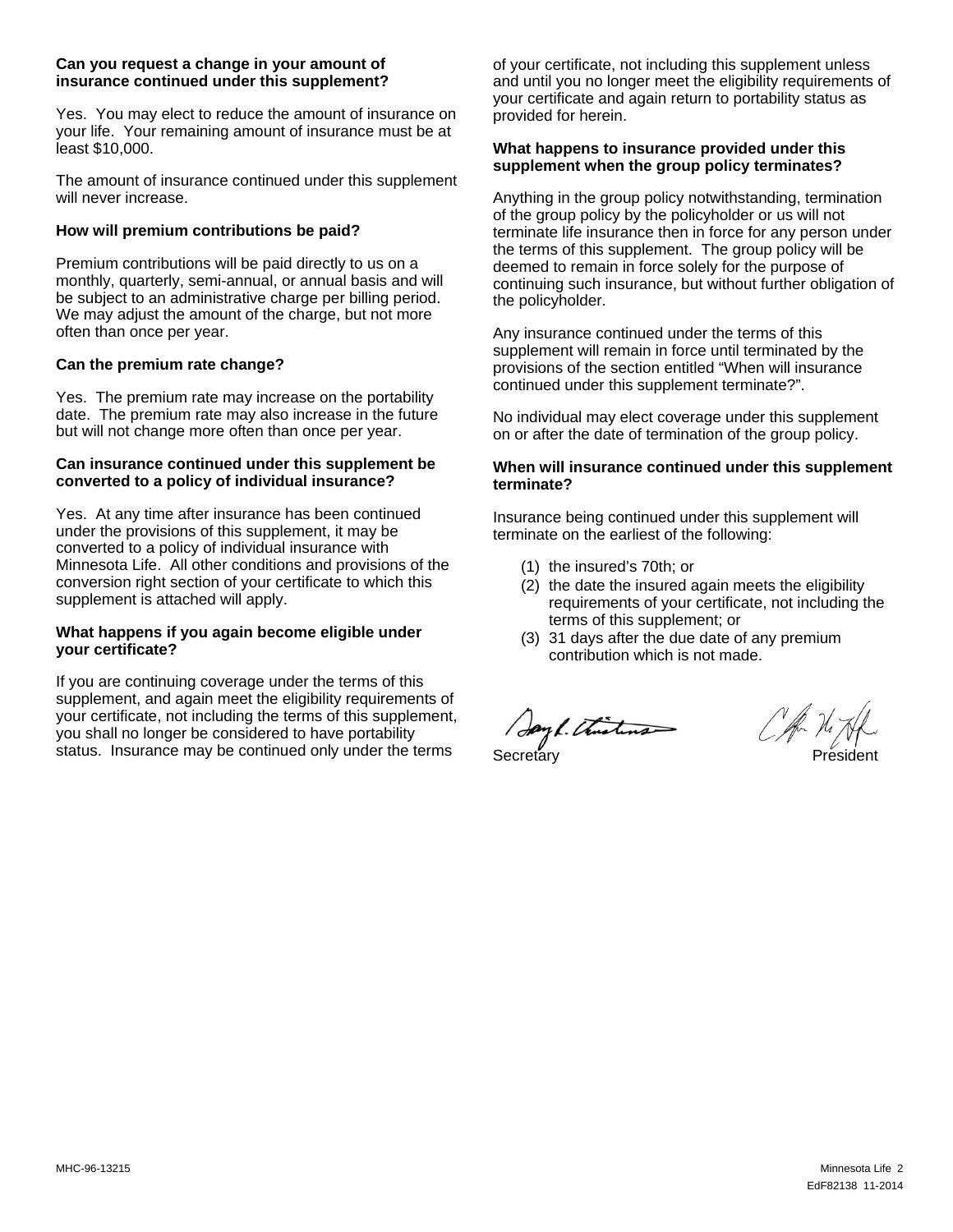### **Term Life Waiver of Premium Certificate Supplement**

**Minnesota Life Insurance Company** - A Securian Company 400 Robert Street North • St. Paul, Minnesota 55101-2098

# **General Information**

This certificate supplement is issued in consideration of the required premium and is subject to every term, condition, exclusion, limitation, and provision of your certificate unless otherwise expressly provided for herein. The specifications page attached to your certificate indicates whether this supplement applies to contributory insurance or noncontributory insurance. Coverage under this supplement will not be included in any insurance issued under the conversion right section of your certificate.

#### **What does this supplement provide?**

This supplement provides for waiver of premium if you become totally and permanently disabled, as defined herein, while under age 60. Upon approval of proof of such disability, your insurance, including all supplements to your certificate which were in force on the date of the onset of your disability will be continued in force without payment of premiums during the uninterrupted continuance of the total and permanent disability.

#### **What is total disability?**

Total disability is a disability which occurs while your insurance and the coverage under this rider is in force and which results from an accidental injury or an illness that continuously prevents you from engaging in any occupation for which you are reasonably suited by education, training, or experience. You must be under the care of a licensed physician. The licensed physician cannot be you or a member of your immediate family. For purposes of this supplement, your immediate family consists of your spouse, children, parents, grandparents, grandchildren, brothers and sisters and their spouses.

#### **What is permanent disability?**

Permanent disability is a total disability which has existed continuously for at least six months.

#### **Are there any limitations?**

Yes. Insurance will not be continued if your disability results from intentionally self-inflicted injury, participation in or any attempt to commit a felony, or war or any act of war, whether declared or undeclared.

#### **Do premiums have to be paid after you become disabled?**

Yes. Premiums have to be paid after you become disabled, but only until we approve your total and permanent disability claim. Continued payment prevents the possible loss of your coverage and eligibility if your claim is not approved.

#### **What if you convert your group life insurance to a policy of individual insurance prior to the approval of your disability claim?**

If your coverage has been converted in accordance with the conversion right section of your certificate, benefits under this supplement will apply only if the converted policy is surrendered without claim, except for refund of premiums.

#### **What will be considered due proof of total and permanent disability?**

You must furnish evidence satisfactory to us that your disability:

- (1) commenced while your insurance under your certificate was in force; and
- (2) meets the definition of total disability; and
- (3) commenced before your 60th birthday; and
- (4) was continuous for six months or more.

We will, from time to time, also require additional proof satisfactory to us that you continue to be totally and permanently disabled. We may also require that you submit to one or more medical examinations at our expense.

If you die within one year of the date of onset of your disability, your beneficiary may claim benefits under this supplement even if your premium payments were discontinued and you had not submitted due proof satisfactory to us of your total disability or you were continuously disabled for less than six months. Your beneficiary must submit due proof satisfactory to us that your total disability, which began before premium payments on your behalf were discontinued and before your 60th birthday, continued without interruption until your death.

#### **When must we be notified of your disability or death?**

We must receive written notice at our home office of your total disability within one year of the date of onset of such disability. However, failure to give notice within the time provided will not invalidate the claim if it is shown that notice was given as soon as reasonably possible.

We must receive written notice at our home office within one year of death that you died during the period of continuance provided by this supplement. Proof must be furnished that you continued to be totally disabled during the entire period of continuance until death. If such notice and proof are not provided within the required time frame,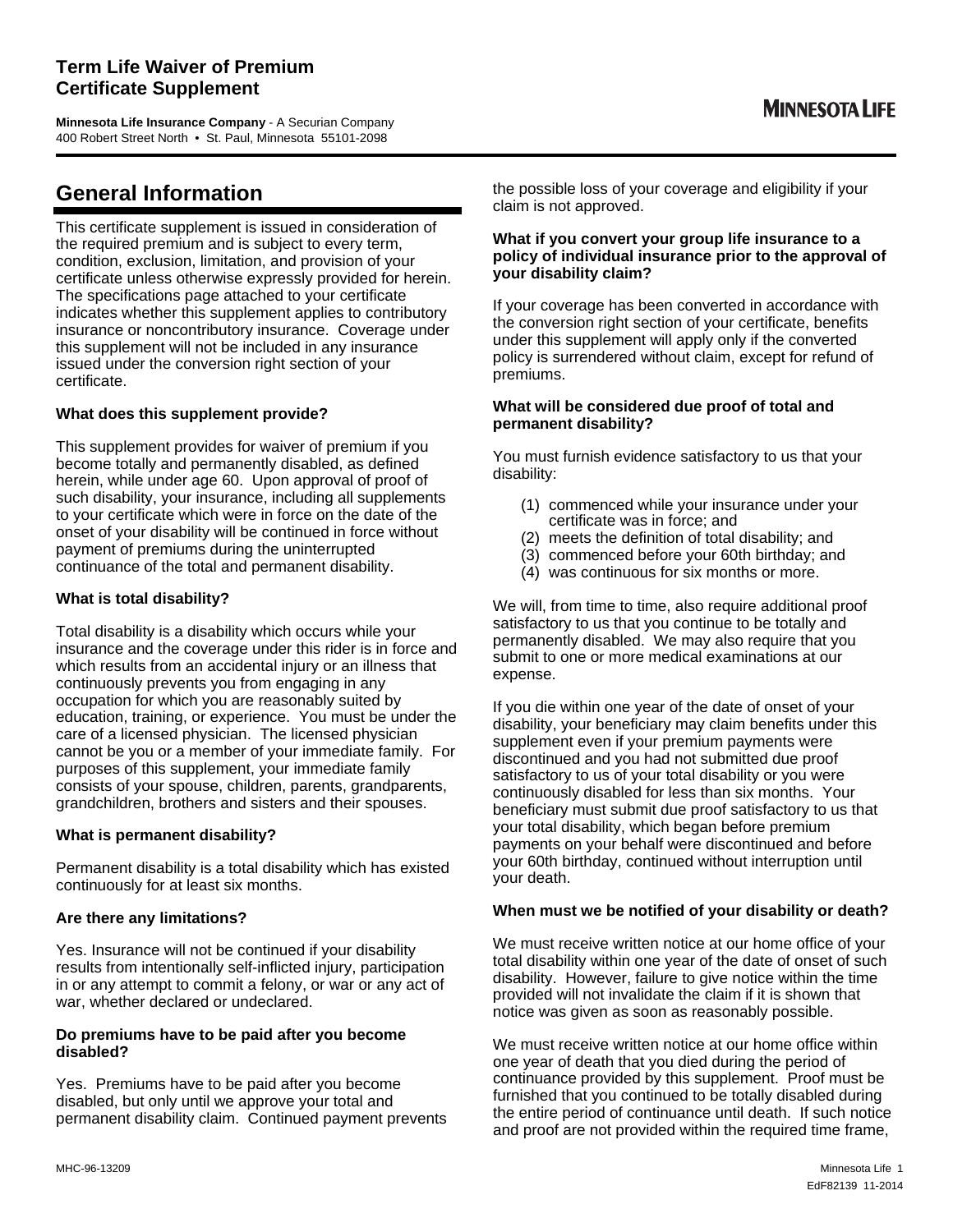there shall be no liability for any payment under this supplement.

#### **What is the amount of insurance to be continued without payment of premium under this supplement?**

The amount of insurance continued without payment of premium shall be the amount of insurance that was in force on the date of onset of total disability.

If your certificate provides for reductions in amounts of insurance based on age or retirement, such reductions shall apply to your insurance being continued under this supplement.

#### **How long will insurance be continued without payment of premium?**

If you become totally and permanently disabled, insurance will be continued, without payment of premium, until the earliest of:

- (1) your 65th birthday; or
- (2) the date you recover so that you are no longer totally and permanently disabled; or
- (3) the date you fail to furnish proof of continued disability when requested or you refuse to submit to a required medical examination.

However, if you are an employee and your certificate provides for termination of insurance at retirement, insurance provided under this supplement will terminate when you retire, including normal or early retirement. Your retirement date shall be the earlier of:

- (1) the date you actually retire; or
- (2) your presumed normal retirement date as established by the employer's applicable retirement plan. If no such date has been established, your presumed retirement date shall be age 65.

#### **What happens to your insurance when the waiver of premium benefit ends?**

When the benefits under this supplement end according to the provisions of the section entitled "How long will insurance be continued without payment of premium?," the following will apply:

- (1) If you are then eligible for coverage under your certificate, your insurance may be continued under your certificate provided that premiums are paid. The first such premium payment must be made within 31 days of the date the waiver of premium benefit ends.
- (2) If you are no longer eligible for coverage under your certificate, you may convert coverage to an individual policy, as provided for under the conversion right section of your certificate.

Your insurance will end unless, within 31 days of the date benefits under this supplement end, premium payments on your behalf are resumed or you apply to convert your coverage.

#### **When does this supplement terminate?**

This supplement will terminate on the earlier of:

- (1) the date we receive a written request from the policyholder to terminate the Term Life Waiver of Premium Policy Rider; or
- (2) the date the group policy is terminated.

Insurance being continued without further payment of premiums in accordance with the provisions of this supplement will not end due solely to the termination of the Term Life Waiver of Premium Policy Rider or of the group policy.

Secretary President